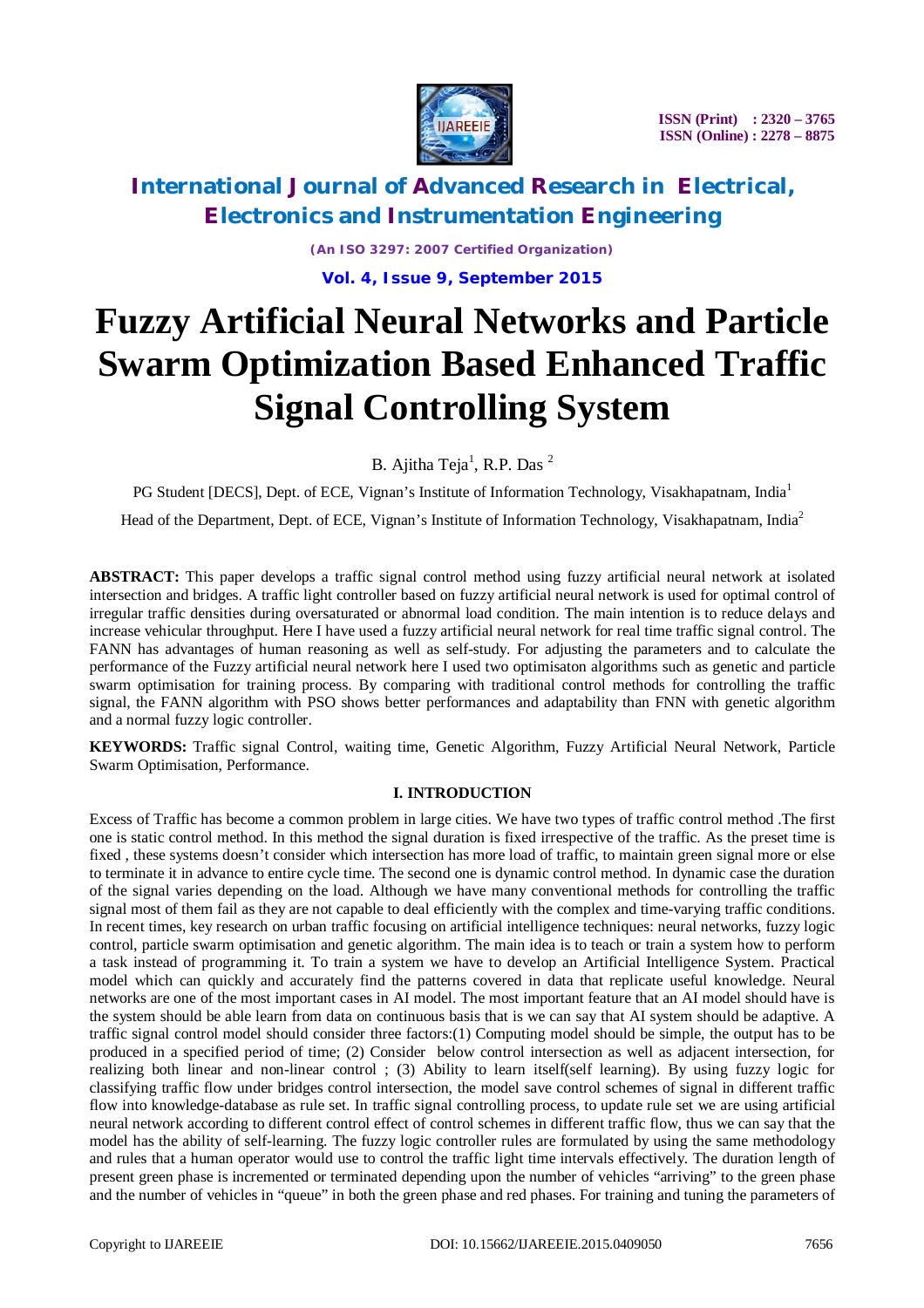

*(An ISO 3297: 2007 Certified Organization)*

### **Vol. 4, Issue 9, September 2015**

fuzzy artificial neural network particle swarm optimization is used. MATLAB tool is used for simulation process and hence it shows that model control effect is more superior to traditional control methods.

### **II. FUZZY ARTIFICIAL NEURAL NETWORK**

As a main ingredient of soft computing, fuzzy artificial neural network (FANN) is a hybrid intelligent system that possesses the capabilities to adjust adaptively and intelligent processing of information. FANN's based on fuzzy operators are firstly studied by Lee and Lee in 1970s such FNN's have become one of the foci in neural network research since Kosko introduced the fuzzy operators 'V and 'Λ' in associative memory to define fuzzy associative memory (FAM) in 1987. A FAM is a feed forward FANN whose information flows from input layer to output layer. It possesses the capability of storing and recalling fuzzy information.



Figure .1 The architecture of a FANN system

A FANN system is represented as special three-layer feed forward neural network as it is shown in Figure1. The first layer corresponds to the input variables let us consider target traffic t<sub>r</sub> and test traffic t<sub>e</sub>, the second layer symbolizes the fuzzy rules here gauss function is used, the third layer represents the output variables where defuzzification takes place, the fuzzy sets are converted as (fuzzy) connection weights. We choose the correlation-product inference and the fuzzy centroid defuzzification scheme. Some approaches also use five layers where the fuzzy sets are encoded in the second and fourth layer units respectively. However, these models can be transformed into three-layer architecture. The performance of the fuzzy neural network is shown below. Here I calculate the performance with respect to RMSE value.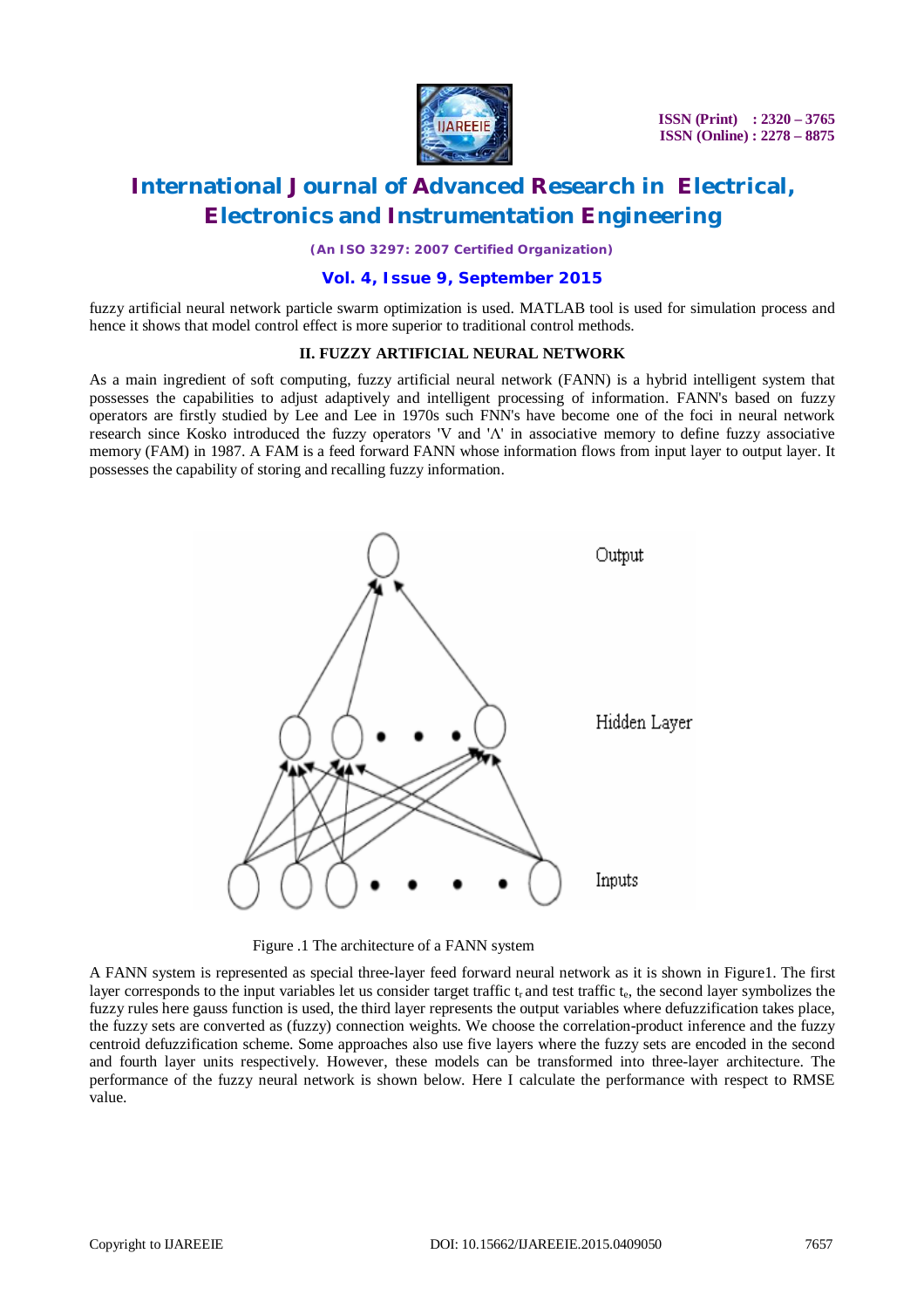

*(An ISO 3297: 2007 Certified Organization)*

### **Vol. 4, Issue 9, September 2015**



Fig.2 Epochs vs RMSE value

#### **III. TRAINING FANN WITH GENETIC ALGORITHM**

Genetic algorithms (GAs) are one among the classes of evolutionary algorithms. A GA generates solutions to an optimisation problem using operations such as selection (reproduction), crossover (recombination) and mutation, with each individual or a candidate solution in the population represented by a binary string of 0s and 1s or by other forms of encodings. We are implementing GA to optimize the current performance of FNN such that we can check that how much efficiency will be reached in how much average waiting time. A genetic algorithm (or GA) a search technique is used in computing to find approximate and best solutions to search and optimization problems.

Step1: The control algorithm input parameters are the sample value of train. In this project I considered 150 samples.

Step2: The fitness function of GA is mean square error function and its variables are FNN weights.

Step3: Initialize the population of individuals.

Step4: Then evaluate all individuals' fitness, select fitter individuals for reproduction, recombine those individuals, mutate them, calculate the fitness of the individuals that are modified; now a population with new individuals will be generated.

Step5: If the trained error is less than the demanded trained error then the termination criteria is reached, then the network training stops and the weights are outputted, otherwise return to step4 and continue to train the network.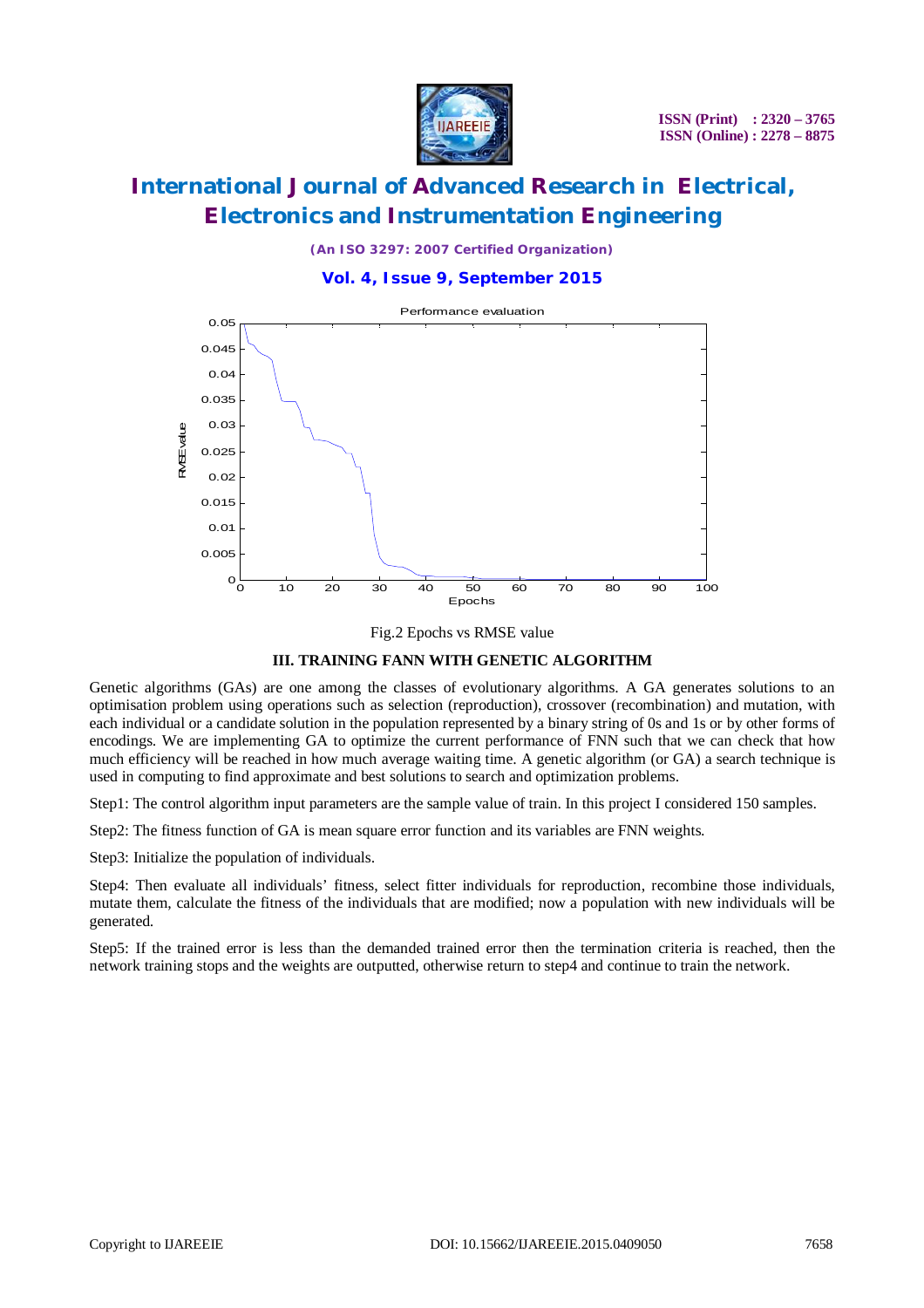

*(An ISO 3297: 2007 Certified Organization)*

**Vol. 4, Issue 9, September 2015**





PSO algorithm is an important member of swarm intelligence algorithms originally developed by Kennedy and Eberhart in 1995. It was motivated by social behavior of bird flock or fish schooling and the technique shares many similarities with genetic algorithms (GA). As in other population-based intelligence systems, PSO requires an initial population of random solutions. The search for optima is obtained by updating generations without evolution operators such as crossover and mutation. The potential solutions are usually called particles in PSO. These particles fly through the solution space by following their own experiences and the current optimum particles. Let us consider the search space is d-dimensional, and the i-ith particle of the swarm can be represented by a d-dimensional position vector  $X_i =$  $(x_{i1},x_{i2},\ldots,x_{id}).$ 

The particle velocity in d-dimensional space is denoted as  $V_i = (v_{i1}, v_{i2}, v_{i3}, \ldots, v_{id})$ 

Also consider best visited position for the particle is  $P_{i, Best} = (p_{i1}, p_{i2}, \ldots, p_{id})$  and also the best position explored so far is  $P_{g,Best} = (p_{g1}, p_{g2}, \ldots, p_{gd})$  .Particle position and velocity is updated using following equations:

$$
V_{i}(t+1) = w.V_{i}(t) + k_{1} \Psi_{1}(P_{ibest} - x_{i}) + k_{2} \Psi_{2}(P_{ibest} - x_{i})
$$
 (1)

Copyright to IJAREEIE DOI: 10.15662/IJAREEIE.2015.0409050 7659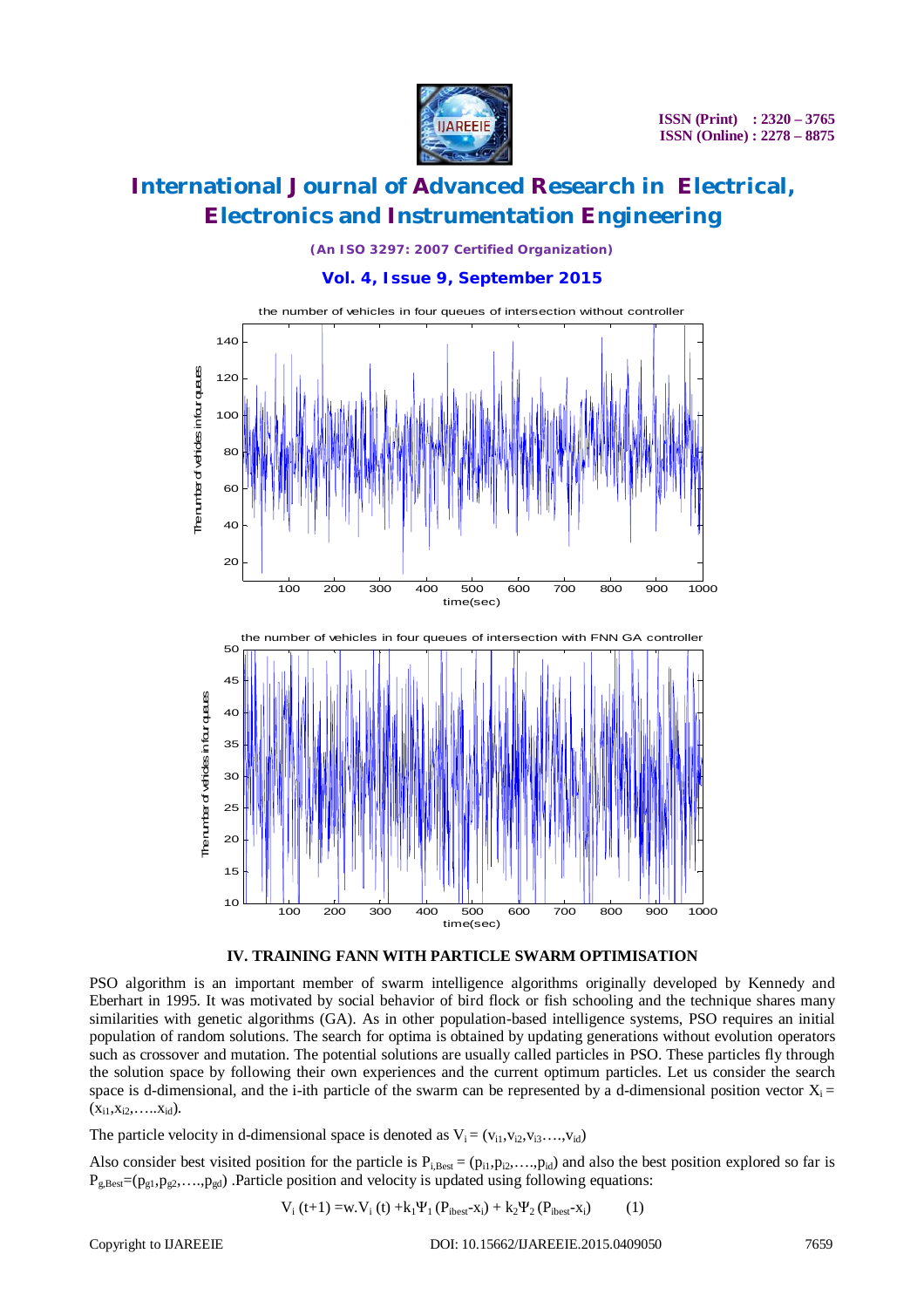

 **ISSN (Print) : 2320 – 3765 ISSN (Online) : 2278 – 8875**

# **International Journal of Advanced Research in Electrical, Electronics and Instrumentation Engineering**

*(An ISO 3297: 2007 Certified Organization)*

### **Vol. 4, Issue 9, September 2015**

 $X_i(t+1) = x_i(t) + v_i(t+1)$  (2)

Where k<sub>1</sub> and k<sub>2</sub> are positive constants, and X<sub>i</sub> (t+1) =x<sub>i</sub> (t) + v<sub>i</sub> (t+1) are two random variables with uniform distribution between (0 1).Inertia weight which shows the effect of previous velocity vector on the new vector is W. An upper Bound is placed on the velocity in all dimensions Vmax*.* This limitation prevents the particle from moving too rapidly from one region in search space to another. The feature that drives PSO is social interaction. Individuals (particles) within the swarm learn from each other, and based on the obtained knowledge then they move to become similar to their "better" previous positions they have obtained and also to their neighbors "better" position. Within a neighborhood all individuals communicate with one other.

Therefore PSO algorithm can be summarized as follows:

- 1. Initialize the swarm X i , the position of particles are randomly initialized within the feasible space.
- 2. Calculate the performance F of each particle, using its current position Xi (t).
- 3. The performance of each individual has to be compared with its best performance so far: F ( $X_i$ ) < F ( $P_{ibest}$ )

 $F(P_{\text{ghost}}) = F(X_i)$ ,  $P_{\text{shest}} = X_i$ 

5. Using equation (1) change the particle velocity.

- 6. Using equation (2) Move each particle to a new position
- 7. Repeat until convergence by going back to step 2.

Classification rate of PSO at zero and 98 percent is shown below